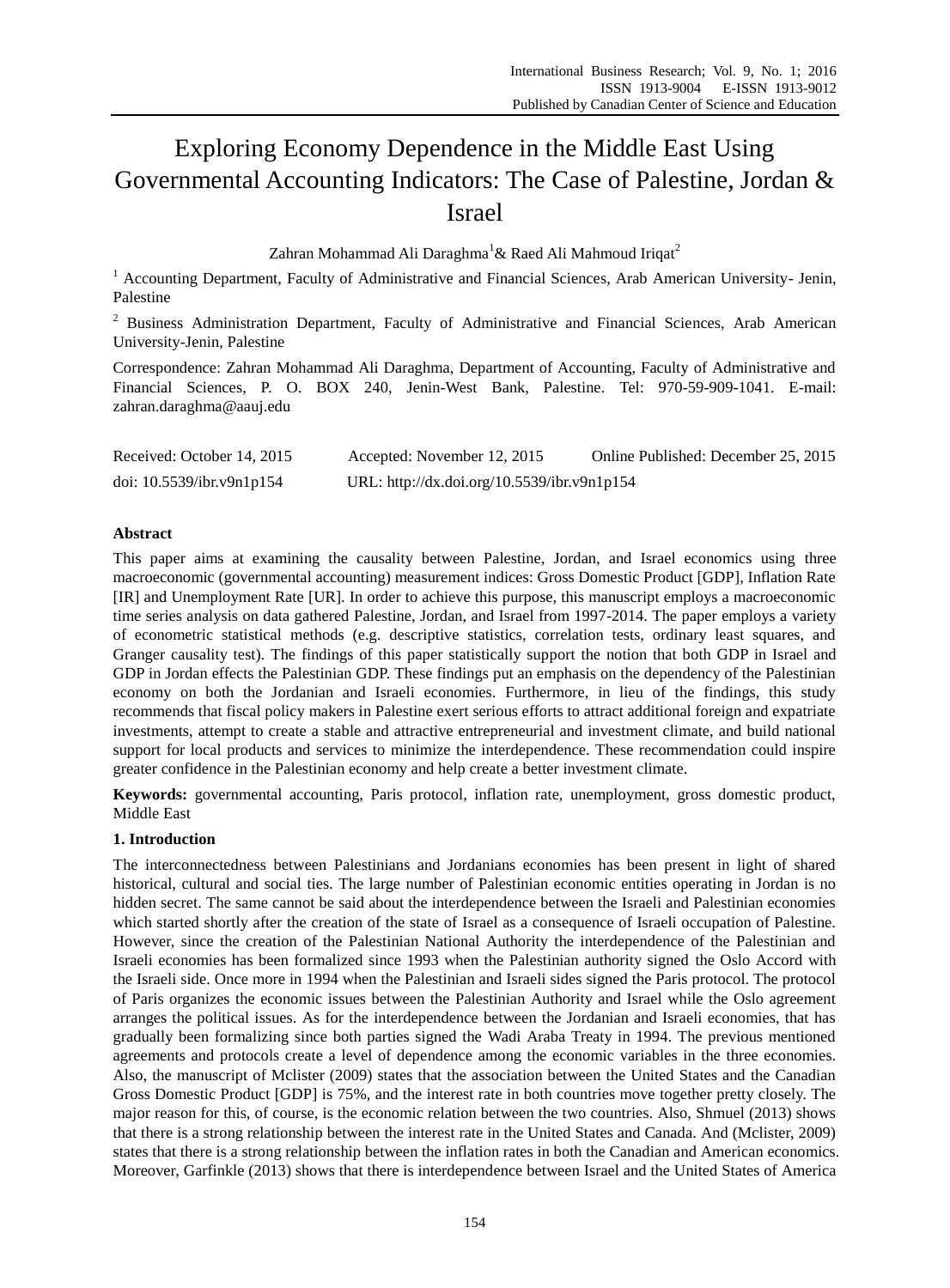in all the dimensions of life (social, political, cultural, and economical).

Regarding the interdependence between Israel and Palestine, a high percent of the Palestinian's indirect taxes are collected by the Israeli side as stated by Oslo or Paris protocols. However, Israel resends this tax to the Palestinian Authority. Likewise, the value added tax rate in Palestine should equal the value added tax in Israel plus (minus) 0.02 according to Oslo protocol. The aforementioned facts conclude that there is a high level of economic dependence due to Oslo agreement and Paris Protocol. The next important issue is the Palestinian workforce. The Palestinian workforces rely toughly on the Israeli economy since 1948. However; the first Intifada that occurred in 1987 has been contributed in decreasing the number of Palestinian workforces to enter Israel. The Israeli government set up many barriers to prevent any entry to its areas. Nowadays the Israeli government offers permits for the Palestinian workforces under high level of restrictions (Naqib, 2015).

Regarding the used currency, Jordan uses its own currency, the Jordanian Dinar. In Israel, Israel uses its own currency, the New Shekel. In contrast, the Palestinian people use different types of currencies, for example, the Jordanian Dinar, the Israeli New Shekel and the US dollar. These indications conclude that the Palestinian economy depends on the Israeli and Jordanian currencies. However, Palestine does not issued its own currency up to now.

Countries worldwide have central banks. The central bank plays important roles in economic development such as: Issuing currency, maintaining a stable and suitable inflation rate, maintaining an interest rate structure, holding and managing the reserves in foreign currencies and gold and managing the banking system. For instance, Israel has its own central bank, bank of Israel. Jordan has the central bank of Jordan, and Palestine doesn't have its own central bank to date. However, the Palestinian National Authority established the Palestine monetary authority in 1995 to play the roles of central bank (Vecchiato, 2011).

The previous argument may show an interdependent among the three economics of Palestine, Jordan, and Israel. Unfortunately, there is a lack of concrete evidence based on the actual economic data that clearly explain which economy relies on the other. For this reason, this manuscript comes to provide a live evidence using the econometric to explain the nature of the economic relationship. This manuscript uses three economic variables. These variables are Gross Domestic Product [GDP], Inflation Rate (IR), and Unemployment Rate (UR). This paper follows an empirical methodology and based on econometric and statistical techniques to guess the dependence and causality.

This paper comprises six sections. Section (1) an introduction, section (2) addresses the literature review, section (3) describes the hypotheses of the study, section (4) addresses data and methodology, section (5) presents the results and section (6) reports the conclusion.

## **2. Literature Review**

This part of the study discusses the findings of the previous literatures that investigate the economic association among countries. Regarding the economic association between the United States and Canada, the previous studies show that there is a strong relationship between the American and Canadian economies. Fergussom (2011) shows that the economies of the United States and Canada are highly integrated. He explains that the Canadian economy follows the USA economy. The USA economy dwarfs that of Canada. The USA gross domestic product (GDP) is more 9 times that of Canada in nominal terms and nearly 11 times as large in terms of purchasing power parity. In the same way, China transfers an inflation to the world where the work of (Amiti & Choi, 2013) shows that the consumer or producer prices index in China will influence on these measures in the United States and in the world because China is the largest sole supplier of imports to the United States. In addition, the manuscript of Feyzioglu and Willard (2006) proves that the level for consumer price inflation in China leads to price changes in the United States and Japan. Similarly, (Cheung & Yuen, 2002) find that the United States inflation has a strong impact on inflation in Hong Kong. The study of (Levine, 1995) shows that a number of the economic advantages supposed to be forthcoming with the 1993 Oslo agreement but actually most of these target benefits remain theoretically. Regarding the impact of Israel on the Palestine economy, the manuscript of (Faris, 2005) shows that the Palestinian economy relies on the Israeli economy. For instance, the Paris economic protocol states that the Israeli side is able to proceed indirect taxes which indicates that Israel will control the indirect taxes revenues (the revenue source) of the Palestinian National Authority. Also, Faris, (2005) states that the protocol of Paris obligated the Palestinian side to use Israeli shekel as the main currency. Moreover, (Wadi Araba agreement, 1994) between Jordan and Israel sides states that both countries should improve economical relationships and cooperation by increasing Intra-regional trade and ending the economic boycott of the products. Also, Wadi Araba agreement had benefits for the Palestinian enterprises. The paper of (Naqib, 2015) explores the association between the Palestinian-Israeli economics as they have established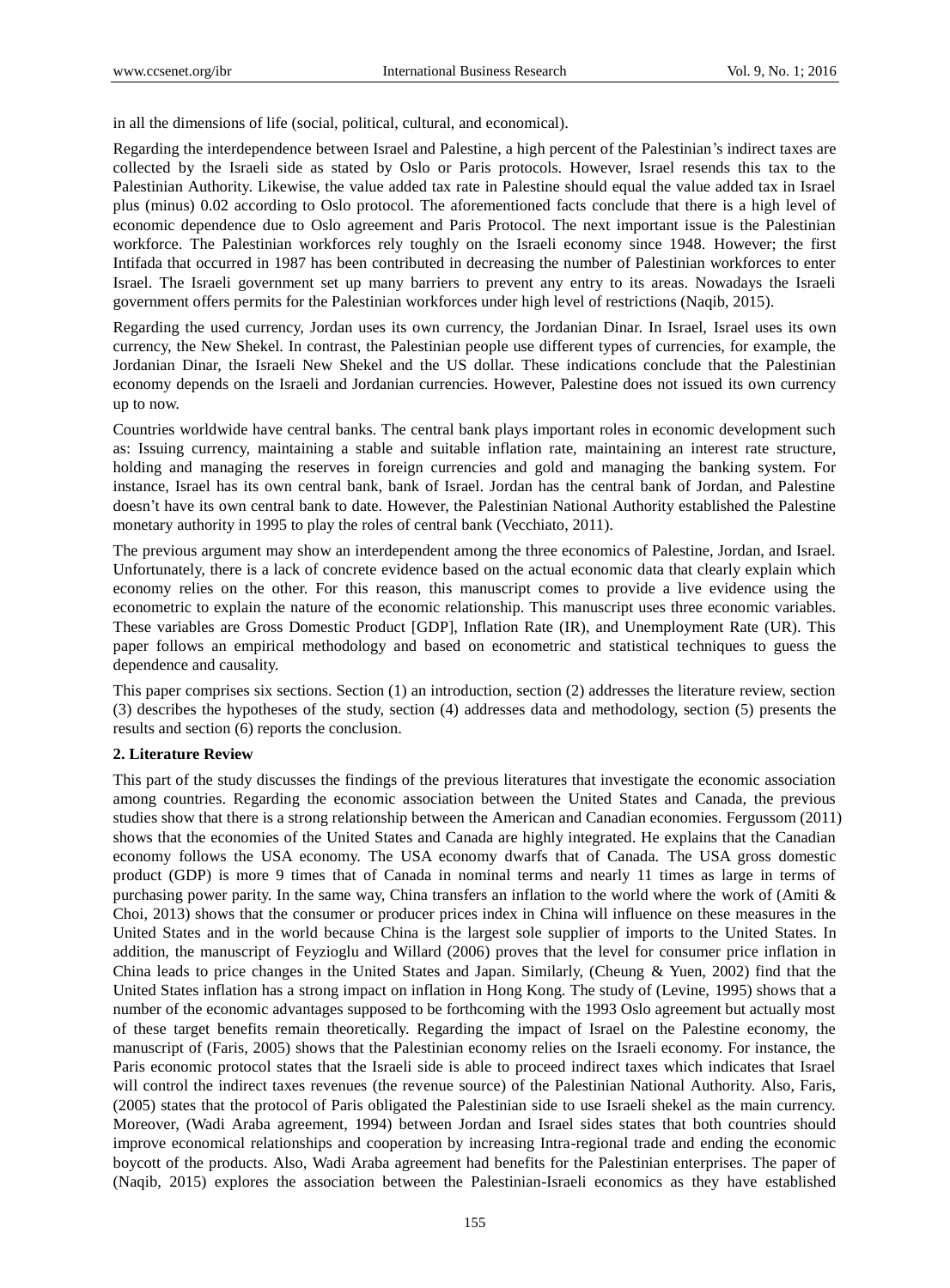throughout the occupation era and the past 6 years of independence. The analysis of the relationship is within the context of two opposing impacts: a positive one that tends to expand, develop and improve the Palestinian economy then comes the negative effects that retard economic evolution and strengthen underdevelopment. Subsequently, the unemployment in Palestine will be minimized when the Israeli side allows the Palestinian workers to have an entrance to work in Israel. For instance, the manuscript of (Feiler, 1999; Farsakh, 2002) evaluates to which extent Israel relies on Palestinian workforces during the Oslo years. The authors explain that Palestinian labor flows during the Oslo years stayed significant, but they evolved in a method that reflected a process of redefinition of economic and territorial boundaries between the Israeli and the West Bank & Gaza Strip economies. In addition, the study of (Saleh, 2007) demonstrates that the Paris economic protocol is unfair for the Palestinian Authority and negatively affects the amount of value added taxes revenues. For illustration, the Paris Protocol was signed as part of the Oslo peace agreement on the 29 April, 1994. According to this protocol, the Palestinian Authority owns the right to levy direct and indirect taxes, establish central bank (Monetary authority), obliges both parties to facilitate the continued exchange of workers, the indirect taxes on imports are collected by Israeli side and retransferred to the Palestine Authority, and imports from and exports to third countries are subject to Israeli side. The work of (Farsakh, 2002; Erekat, 2012) show that the Arab Spring affected the peace process negatively; minimize employment, and foreign investment. Regarding the Palestinian balance of trade, the paper of (Feiler, 1999) shows that Israel control over the Palestinian Authority borders, and thus over trade. For that reason, Israel control all the exports and imports of the Palestinian Authority. Thus, the Israel government has a power to control economic indicators in positively and negatively directions due to Israeli policies.

# **3. The Hypotheses**

This manuscript explores the dependence (or causality) among the economies of Palestine, Jordan, and Israel. Accordingly, the following hypotheses match the previously mentioned objective. Theses hypotheses are explained as in the following:

Hypothesis 1:

There is no interdependence among (Palestinian, Jordanian, and Israeli) economics due to the Gross Domestic Product [GDP]. The first hypothesis consists of three sub-hypotheses, which are:

(H1-1): The Israeli GDP does not Granger Cause the Palestinian GDP.

(H1-2): The Israeli GDP does not Granger Cause the Jordanian GDP.

(H1-3): The Jordanian GDP does not Granger Cause the Palestinian GDP.

Hypothesis 2:

There is no interdependence among (Palestinian, Jordanian, and Israeli) economics due to the inflation rate [IR]. The second hypothesis consists of three sub-hypotheses, which are:

(H2-1): The Israeli IR does not Granger Cause the Palestinian IR.

(H2-2): The Israeli IR does not Granger Cause the Jordanian IR.

(H2-3): The Jordanian IR does not Granger Cause the Palestinian IR.

Hypothesis 3:

There is no interdependence among (Palestinian, Jordanian, and Israeli) economics due to the unemployment rate [UR]. The third hypothesis consists of three sub-hypotheses, which are:

(H3-1): The Israeli UR does not Granger Cause the Palestinian UR.

(H3-2): The Israeli UR does not Granger Cause the Jordanian UR.

(H3-3): The Jordanian UR does not Granger Cause the Palestinian UR.

## **4. Methodology**

This part of the manuscript displays the data, variable measurement, and econometric models.

*4.1 Data* 

This manuscript relies on three macroeconomic variables. These variables are inflation rate, unemployment rate and gross domestic product (GDP). Across sectional times series have been used for a18 years from (1997-2014). The economic data that used in this manuscript were extracted from the bulletins of the World Bank and the publications of Palestinian, Israeli, and Jordanian miniseries of economy. In this manuscript, the data were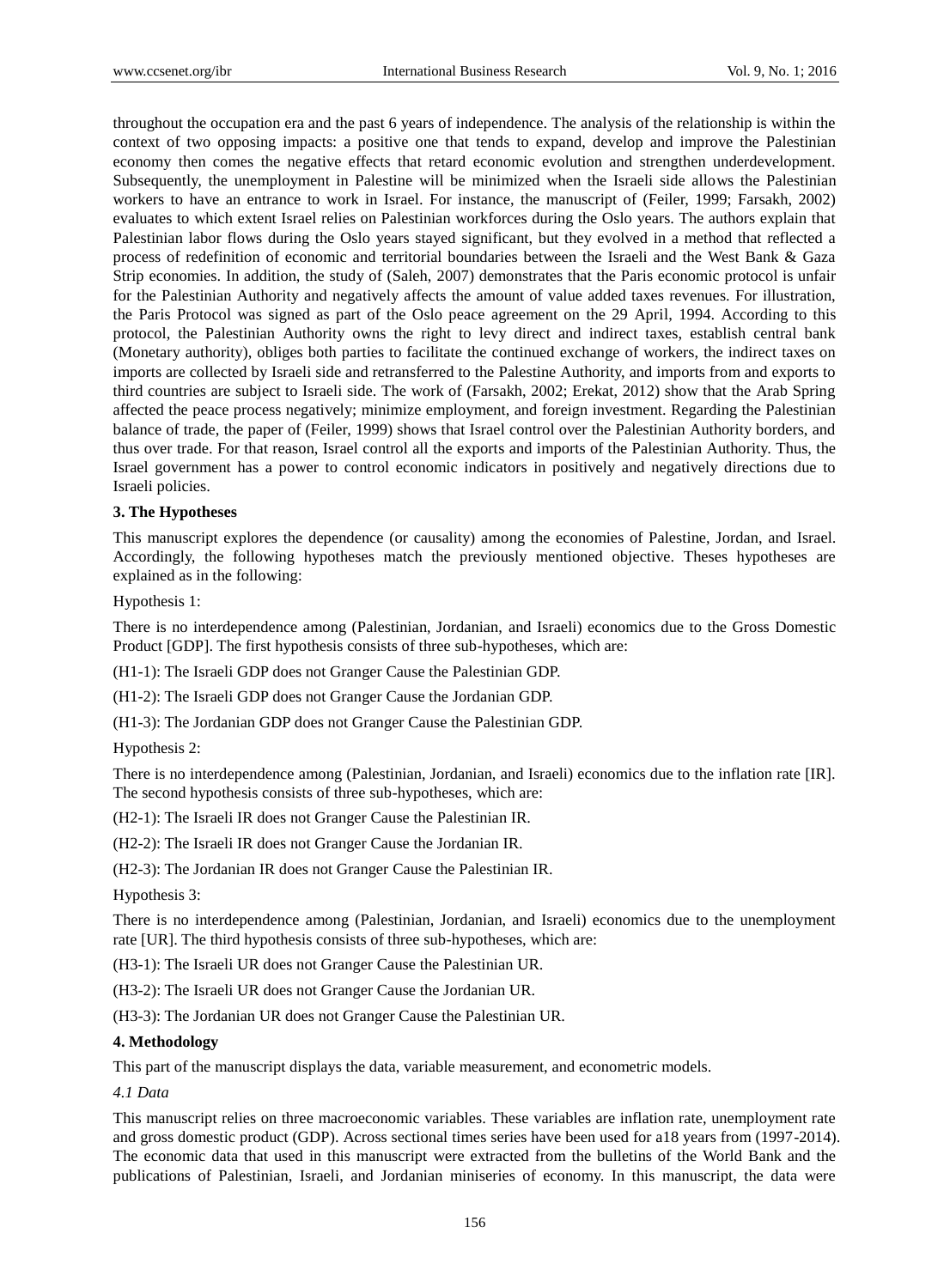collected from their secondary sources as they were published by the World Bank, Palestinian government, Jordanian government, and Israeli government. The three variables of Palestine, Jordan, and Israel were measured using the American dollar.

## *4.2 Variables Measurements*

Presented below are the measurements of the variables that will be used in this paper.

Firstly: Per Capita Gross Domestic Product is the Gross Domestic Product (PCGDP) divided by the number of population. This variable is measured relying on the World Bank methodology. Mathematically, the Per Capita GDP is calculated as the following (Rahman, 2013).

$$
PCGDP_{it} = \frac{Gross \; Domestic \; Product}{Number \; of \; Populations}
$$

Using the symbol PCGDP formula:

$$
PCGDP_{it} = \frac{GDP_{it}}{PN_{it}}
$$

Where:

 $PCGDP_{ii}$ : The per capita gross domestic product of country i for the period t.

 $GDP_{it}$ : The gross domestic product of country i for the period t.

 $PN_{it}$ : The number of population of country i for the period t.

Secondly: Inflation rate [IR] represents an increase in the prices in a country. This study relies on the IR as disclosed by the World Bank. The World Bank measures an inflation rate using the percent of changes in the consumer price index.

Thirdly: Unemployment rate represents the percentage of labor force that is currently unemployed divided by labor forces. This variable is measured relying on the World Bank methodology. Mathematically, the Unemployment rate is calculated as the following (Rahman, 2013).

$$
UR_{it} = \frac{Number\ of\ Unemployed}{Number\ of\ Work\ Forces}
$$

Using the symbol PCGDP formula is:

$$
UR_{it} = \frac{NU_{it}}{NWF_{it}}
$$

Where:

 $UR_{it}$ : The unemployment rate of country i for the period t.

NU<sub>it</sub>: The number of unemployed of country i for the period t.

 $NWF_{it}$ : The number of work forces of country i for the period t.

*4.3 Econometric Models*

This part comes to formulate the econometric models. Presented below are explanations about the hypotheses and their econometric models.

The first hypothesis comes to examine the interdependence among (Palestinian, Jordanian, and Israeli) economics due to the GDP. The first hypothesis will be examined by the Ordinary Least Squared (OLS), correlation test, and Granger causality tests. Accordingly, the analysis should match the three sub-hypotheses of the first hypothesis. Table 1 shows each sub-hypothesis and its model.

Table 1. The OLS models for testing the first hypothesis

| Sub-hypothesis                                                           | Model                           | Model #          |
|--------------------------------------------------------------------------|---------------------------------|------------------|
| (H1-1): The Israeli GDP does not Granger Cause the<br>Palestinian GDP.   | $GDP_{nt} = a_0 + a_1 GDP_{it}$ | $\left(1\right)$ |
| (H1-2): The Israeli GDP does not Granger Cause the<br>Jordanian GDP.     | $GDP_{it} = b_0 + b_1 GDP_{it}$ | (2)              |
| (H1-2): The Jordanian GDP does not Granger Cause<br>the Palestinian GDP. | $GDP_{nt} = c_0 + c_1 GDP_{it}$ | (3)              |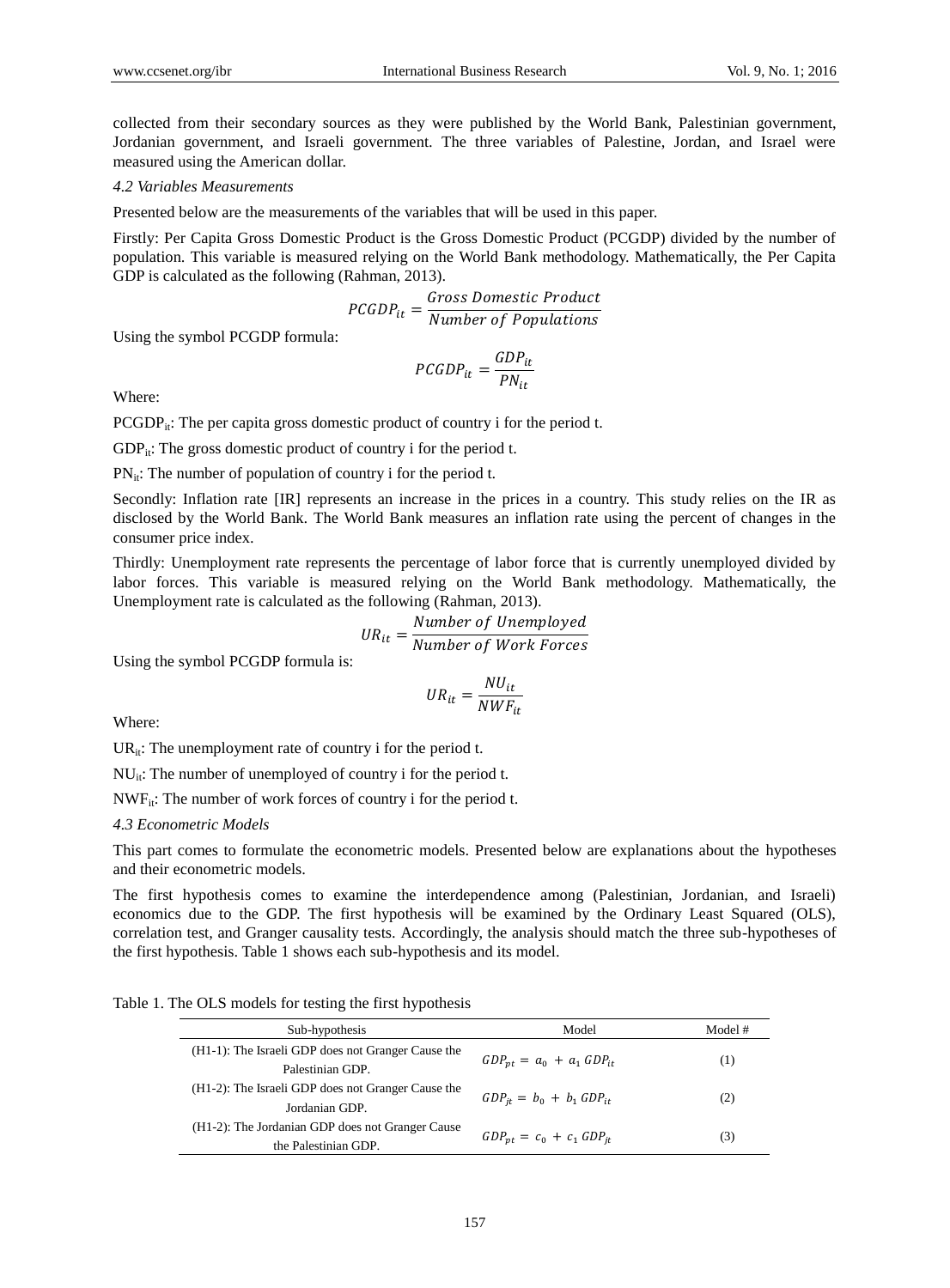## Where:

 $GDP_{Pr}:$  The gross domestic product of Palestinian economy for the period t.

 $GDP_{Jt}$ : The gross domestic product of Jordanian economy for the period t.

 $GDP<sub>It</sub>:$  The gross domestic product of Israeli economy for the period t.

 $a_0, b_0, c_0$ : Constants.

 $a_1,b_1,c_1$ : The GDP responses coefficient.

The second hypothesis comes to examine the interdependence among (Palestinian, Jordanian, and Israeli) economics due to the IR. To examine the second hypothesis, the OLS, correlation test, and Granger causality tests will be used. Accordingly, the analysis should match the three sub-hypotheses of the second hypothesis. Table 2 shows each sub-hypothesis and its model.

Table 2. The OLS models for testing the second hypothesis

| Sub-hypothesis                                                          | Model                         | Model # |
|-------------------------------------------------------------------------|-------------------------------|---------|
| $(H2-1)$ : The Israeli IR does not Granger Cause the<br>Palestinian IR. | $IR_{nt} = a_0 + a_1 IR_{it}$ | (4)     |
| $(H2-2)$ : The Israeli IR does not Granger Cause the<br>Jordanian IR.   | $IR_{it} = b_0 + b_1 IR_{it}$ | (5)     |
| (H2-2): The Jordanian IR does not Granger Cause the<br>Palestinian IR.  | $IR_{nt} = c_0 + c_1 IR_{it}$ | (6)     |

Where:

 $IR_{\text{Pr}}$ : Inflation rate of Palestinian economy for the period t.

 $IR_{Jt}$ : Inflation rate of Jordanian economy for the period t.

 $IR<sub>It</sub>$ : Inflation rate of Israeli economy for the period t.

 $a_0$ ,  $b_0$ ,  $c_0$ : Constants.

 $a_1, b_1, c_1$ : The IR responses coefficient.

The third hypothesis examines the interdependence among (Palestinian, Jordanian, and Israeli) economics due to the UR. To examine the third hypothesis, the OLS, correlation test, and Granger causality tests will be used. Hence, the analysis should match the three sub-hypotheses of the third hypothesis. Table 3 shows each sub-hypothesis and its model.

Table 3. The OLS models for testing the third hypothesis

| Sub-hypothesis                                    | Model                         | Model # |
|---------------------------------------------------|-------------------------------|---------|
| (H3-1): The Israeli UR does not Granger Cause the |                               |         |
| Palestinian UR.                                   | $UR_{nt} = a_0 + a_1 UR_{it}$ | (7)     |
| (H3-2): The Israeli UR does not Granger Cause the |                               |         |
| Jordanian UR.                                     | $UR_{it} = b_0 + b_1 UR_{it}$ | (8)     |
| (H3-2): The Jordanian UR does not Granger Cause   |                               |         |
| the Palestinian UR.                               | $UR_{nt} = c_0 + c_1 UR_{it}$ | (9)     |

Where:

 $UR_{Pr}$ : Unemployment rate of Palestinian economy for the period t.

 $UR_{Jt}$ : Unemployment rate of Jordanian economy for the period t.

 $UR_{It}$ : Unemployment rate of Israeli economy for the period t.

 $a_0$ ,  $b_0$ ,  $c_0$ : Constants.

a1, b1, c1: The UR responses coefficient.

Tables 1, 2, and 3 display the OLS models that used for examining the hypotheses of this manuscript. As well,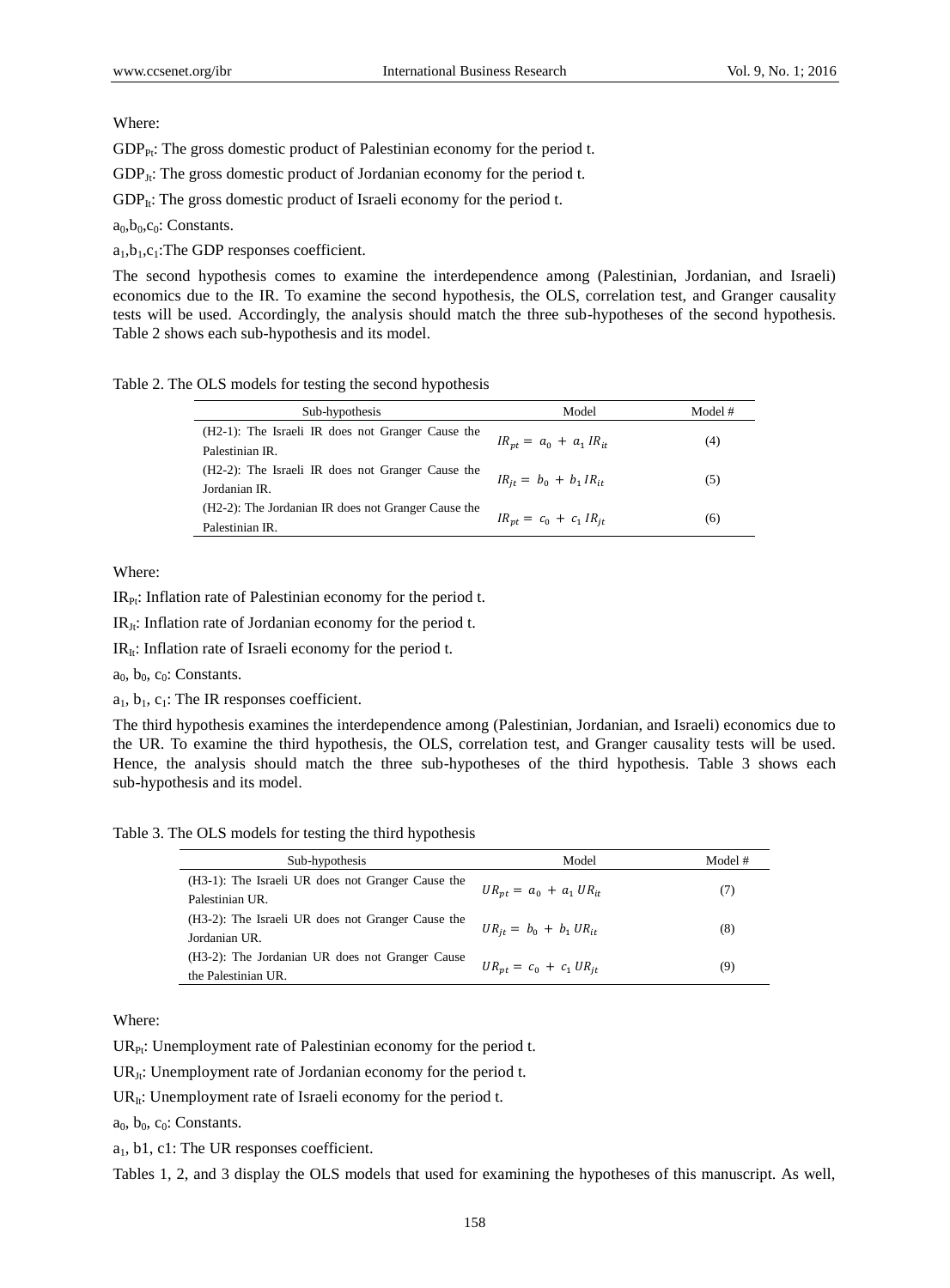this manuscript uses the Pairwise Granger Causality test [GCT]. The GCT is a statistical test used for determining whether one variable is useful in explaining another. This manuscript utilizes the Granger causality test for investigating which economy will influence another. Presented below is the null hypothesis of the GCT:

The null hypothesis: Y does not Granger Cause X

The null hypothesis: X does not Granger Cause Y

When the P value  $> 0.05$ , the null hypothesis is accepted

When the p value  $\leq$  0.05, the null hypothesis is rejected

## **5. The Results**

This section exhibits both the descriptive statistics, and the results of the hypotheses using appropriate econometric methods.

#### *5.1 Descriptive Analysis*

Table 4 displays the summary statistics of the GDP variable of Palestine, Jordan, and Israel. The time series was taken for each country from 1997-2014 (18 observations). As well, the mean of the Israeli's GDP is \$24852.99. Furthermore, the mean of the Jordanian GDP is \$3049.293. Additionally, the mean of the Palestinian GDP is \$1808.29. The previous analysis states that the average GDP per capita in Israel is the highest. In the second stage comes the Jordanian economy. In contrast, the Palestinian economy has the lowest value of the GDP per capita.

Table 4. Summary statistics of the GDP per capita in Palestine, Jordan and Israel for the period (1997-2014)

| Country   | Number of<br><b>Observations</b> | Min. Value | Max. Value | Mean     | Standard<br>Deviation |
|-----------|----------------------------------|------------|------------|----------|-----------------------|
| Palestine | 18                               | 1156.754   | 2784.089   | 1808.295 | 586.6199              |
| Jordan    | 18                               | 1624.670   | 5214.197   | 3049.293 | 1348.332              |
| Israel    | 18                               | 18246.01   | 36163.49   | 24852.99 | 6480.365              |
|           |                                  |            |            |          |                       |

Table 5 shows the descriptive statistics of the inflation rate variable of Palestine, Jordan, and Israel. The time series was taken for each country from 1997-2014 (18 observations). Additionally, the mean of the Israeli's IR is 0.0285; whereas the mean of the Jordanian IR is 0.03855. In contrast, the mean of the Palestinian IR is 0.04151The previous analysis shows that the average IR in Israel is the lowest. In the second stage comes the Jordanian economy. And the Palestinian economy has the largest value of the IR.

Table 5. Summary statistics of the IR in Palestine, Jordan and Israel for the period (1997 to 2014)

| Country   | Number of<br><b>Observations</b> | Min. Value | Max. Value | Mean    | Standard<br>Deviation |
|-----------|----------------------------------|------------|------------|---------|-----------------------|
| Palestine | 18                               | 0.01005    | 0.09890    | 0.04151 | 0.02076               |
| Jordan    | 18                               | $-0.00678$ | 0.14927    | 0.03855 | 0.03363               |
| Israel    | 18                               | $-0.00413$ | 0.09001    | 0.02850 | 0.02362               |

Table 6 shows the descriptive statistics of the unemployment rate variable of Palestine, Jordan, and Israel. The time series was taken for each country from 1997-2014 (18 observations). Furthermore, the mean of the Israeli's UR is 0.08064 and the mean of the Jordanian UR is 0.13529. Also, the mean of the Palestinian UR is 0.22820. The previous analysis shows that the average UR in Palestine is the highest. In the middle level was the Jordanian economy. And the Israeli economy has the lowest value of the UR.

Table 6. Summary statistics of the UR in Palestine, Jordan and Israel for the period (1997-2014)

| Country   | Number of           | Min. Value | Max. Value | Mean    | Standard  |
|-----------|---------------------|------------|------------|---------|-----------|
|           | <b>Observations</b> |            |            |         | Deviation |
| Palestine | 18                  | 0.11800    | 0.30700    | 0.22820 | 0.05081   |
| Jordan    | 18                  | 0.12200    | 0.16200    | 0.13529 | 0.01237   |
| Israel    | 18                  | 0.05600    | 0.10700    | 0.08064 | 0.01541   |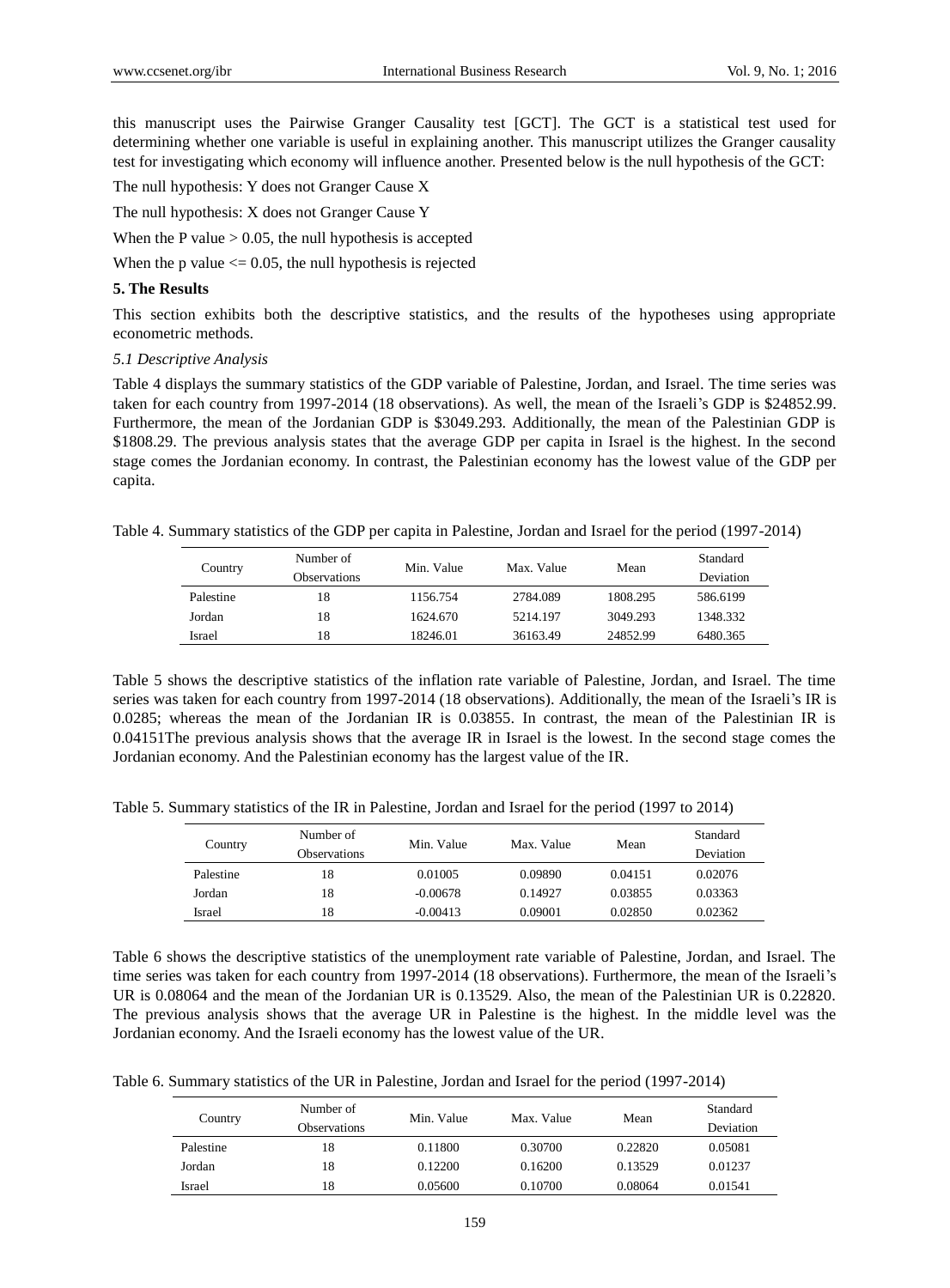# *5.2 Testing the Normality*

This section displays the results of the Jarque-Bera Normality Test. The null and alternative hypotheses of the normality are explained as the following: The null hypothesis is (X variable follows the normal distribution). And the alternative hypothesis is (X variable does not follows the normal distribution). Also, the decision rule is when alpha (probability) is more than 0.05.The null hypothesis should be accepted. Table 7 shows the results of the Jarque-Bera normality test for the GDP, IR, and UR of Palestinian, Jordanian, and Israeli economies. Table 7 shows that all the variables of the manuscript follow the normal distribution whereas the alpha is more than 0.05, except Jordanian inflation rate. Accordingly, this paper can employ the parametric tests such as [Pearson](http://changingminds.org/explanations/research/analysis/pearson.htm) correlation test, simple linear regression, and the Granger causality tests.

| Country   | Variable    | Jarque-Bera Coefficient | Probability |
|-----------|-------------|-------------------------|-------------|
|           | <b>GDP</b>  | 2.587                   | 0.274       |
| Palatine  | $_{\rm IR}$ | 5.304                   | 0.070       |
|           | <b>UR</b>   | 1.763                   | 0.413       |
|           | <b>GDP</b>  | 2.153                   | 0.340       |
| Jordan    | $_{\rm IR}$ | 27.193                  | 0.000       |
| <b>UR</b> |             | 3.239                   | 0.197       |
|           | <b>GDP</b>  | 2.207                   | 0.331       |
| Israel    | $_{\rm IR}$ | 3.145                   | 0.207       |
|           | <b>UR</b>   | 0.909                   | 0.634       |

Table 7. The results of Jarque-Bera normality test

# *5.3 Pearson Correlation Test*

Table 8 shows the outcomes of Pearson correlation test for the time series of the Palestinian, Jordanian, and Israeli Gross Domestic Product (GDP). The correlation test demonstrates the following findings. Firstly, there is a significant positive relationship between the Palestinian GDP and the Jordanian GDP of the pooled data; whereas the correlation coefficient is 0.952 and statistically is significant at 0.01. This indicates that there is a strong dependence between the two economies (Palestine and Jordan). Secondly, there is a significant positive relationship between the Palestinian GDP and the Israeli GDP of the pooled data; whereas the correlation coefficient is 0.969 and statistically is significant at 0.01. This indicates that there is a strong dependence between the two economies (Palestine and Israel). Thirdly, there is a significant positive relationship between the Jordanian GDP and the Israeli GDP of the pooled data whereas the correlation coefficient is 0.982 and statistically is significant at 0.01. This indicates that there is a strong dependence between the two economies (Jordan and Israel).

Table 8. Summary statistics of Pearson correlation test for the GDP of Palestine, Jordan, and Israel

| Variable Name                       | $GDP_{\text{Palestine-f}}$ | $GDP_{Jordan-t}$ | $GDPIsrael-t$ |
|-------------------------------------|----------------------------|------------------|---------------|
|                                     |                            | $0.952***$       | $0.969***$    |
| $\mathbf{GDP}_{\text{Palestine-t}}$ |                            | 0.000            | 0.000         |
|                                     |                            |                  | $0.982***$    |
| $GDP_{Jordan-t}$                    |                            |                  | 0.000         |

Table 9 illustrates the results of Pearson correlation test for the time series of the Palestinian, Jordanian, and Israeli Inflation Rate (IR). The correlation test demonstrates the following findings. Firstly, there is a significant positive relationship between the Palestinian IR and the Jordanian IR of the pooled data; whereas the correlation coefficient is 0.525 and statistically is significant at 0.05. This indicates that there is a strong dependence between the two economies (Palestine and Jordan). Secondly, there is a significant positive relationship between the Palestinian IR and the Israeli IR of the pooled data whereas the correlation coefficient is 0.671 and statistically is significant at 0.01. This indicates that there is a strong dependence between the two economies (Palestine and Israel). Thirdly, there is an insignificant positive relationship between the Jordanian IR and the Israeli IR of the pooled data; whereas the correlation coefficient is 0.032 and statistically is insignificant. This indicates that there is independence between the two economies (Jordan and Israel).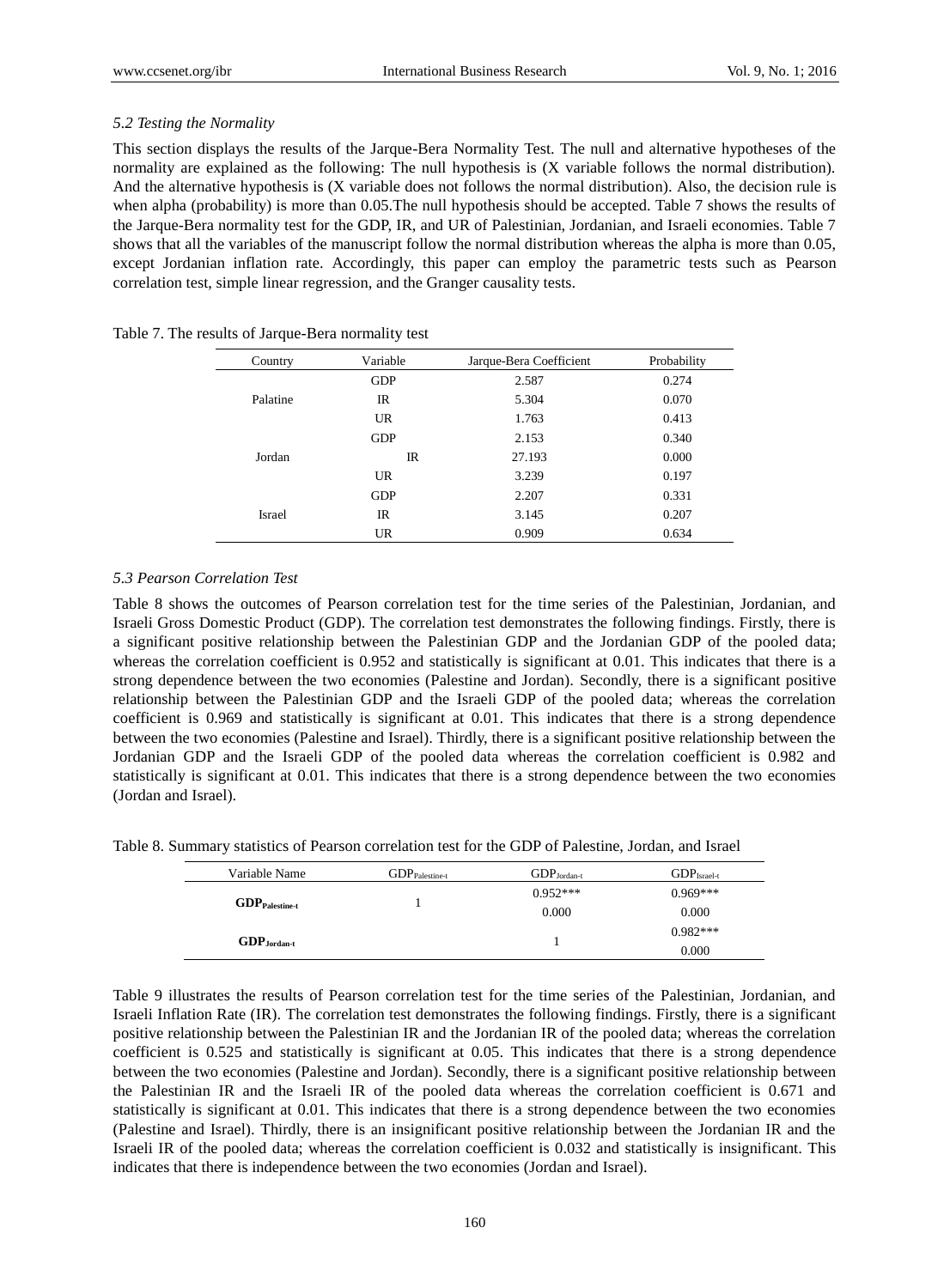| Variable Name   | $IR_{\text{Palestine-t}}$ | $IR_{Jordan-t}$ | $IRIsrael-t$ |
|-----------------|---------------------------|-----------------|--------------|
|                 |                           | $0.525***$      | $0.671***$   |
| $IRPalestine-t$ |                           | 0.025           | 0.002        |
|                 |                           |                 | 0.032        |
| $IR_{Jordan-t}$ |                           |                 | 0.901        |

Table 9. Summary statistics of Pearson correlation test for the IR of Palestine, Jordan, and Israel

Table 10 displays the results of Pearson correlation test for the time series of the Palestinian, Jordanian, and Israeli Unemployment Rate (UR). The correlation test demonstrates the following findings. Firstly, there is an insignificant positive relationship between the Palestinian UR and the Jordanian UR of the pooled data whereas the correlation coefficient is 0.360 and statistically is insignificant. This indicates that there is independence between the two economies (Palestine and Jordan). Secondly, there is an insignificant positive relationship between the Palestinian UR and the Israeli UR of the pooled data; whereas the correlation coefficient is 0.187 and statistically is insignificant. This indicates that there is independence between the two economies (Palestine and Israel). Thirdly, there is a significant positive relationship between the Jordanian UR and the Israeli UR of the pooled data whereas the correlation coefficient is 0.677 and statistically is significant at 0.01. This indicates that there is a strong dependence between the two economies (Jordan and Israel).

Table 10. Summary statistics of Pearson correlation test for the UR of Palestine, Jordan, and Israel

| Variable Name             | $UR_{\text{Palestine-t}}$ | $\mathrm{UR}_{\mathrm{Jordan}\text{-}t}$ | $URIsrael-t$ |
|---------------------------|---------------------------|------------------------------------------|--------------|
|                           |                           | 0.360                                    | 0.187        |
| $UR_{\text{Palestine-t}}$ |                           | 0.142                                    | 0.458        |
|                           |                           |                                          | $0.677***$   |
| $UR_{Jordan-t}$           |                           |                                          | 0.002        |

# *5.4 Testing the Hypothesis*

Table 11 shows the statistics of the ordinary least squared (OLS) which inspect the first hypothesis of this paper. The first hypothesis comes to test the interdependence among (Palestinian, Jordanian, and Israeli) economics due to the Gross Domestic Product [GDP].The statistics of the pooled time series of the GDP point out the following findings: (1) There is a significant positive impact of Israeli GDP on the Palestinian GDP; whereas the coefficient is 0.087 and statistically is significant at 0.01. The value of the R squared is 0.939 and the F-value is 244.85. (2) There is a significant positive impact of Israeli GDP on the Jordanian GDP; whereas the coefficient is 0.204 and statistically is significant at 0.01. Therefore, the value of the R squared is 0.965 and the F-value is 440.98. (3) There is a significant positive impact of Jordanian GDP on the Palestinian GDP whereas the coefficient is 0.414 and statistically is significant at 0.01. The value of the R squared is 0.906 and the F-value is 153.82.

Table 11. The OLS summary statistics of the first hypothesis (the interdependence between economies according to the GDP) (  $GDP_{it} = a_0 + a_1 GDP_{it}$ )

| Causal             |            | Coefficient | F-Value     | R      | Adj. R |
|--------------------|------------|-------------|-------------|--------|--------|
| Relationship       | Constant   |             |             | Square | square |
| Palestine - Israel | $-371.4**$ | $0.087***$  | 244.85***   | 0.939  | 0.935  |
|                    | $(-2.58)$  | (15.65)     |             |        |        |
| Jordan - Israel    | $-2030***$ | $0.204***$  | 440.98***   | 0.965  | 0.963  |
|                    | $(-8.14)$  | (21.00)     |             |        |        |
| Palestine - Jordan | 545.7***   | $0.414***$  | $153.82***$ | 0.906  | 0.900  |
|                    | (4.92)     | (12.40)     |             |        |        |

Table 12 shows the statistics of the ordinary least squared (OLS) which inspect the second hypothesis of this paper. The second hypothesis comes to test the interdependence among (Palestinian, Jordanian, and Israeli) economics due to the Inflation Rate [IR]. The statistics of the pooled time series of the IR point out the following findings: (1) There is a significant positive impact of Israeli IR on the Palestinian IR; whereas the coefficient is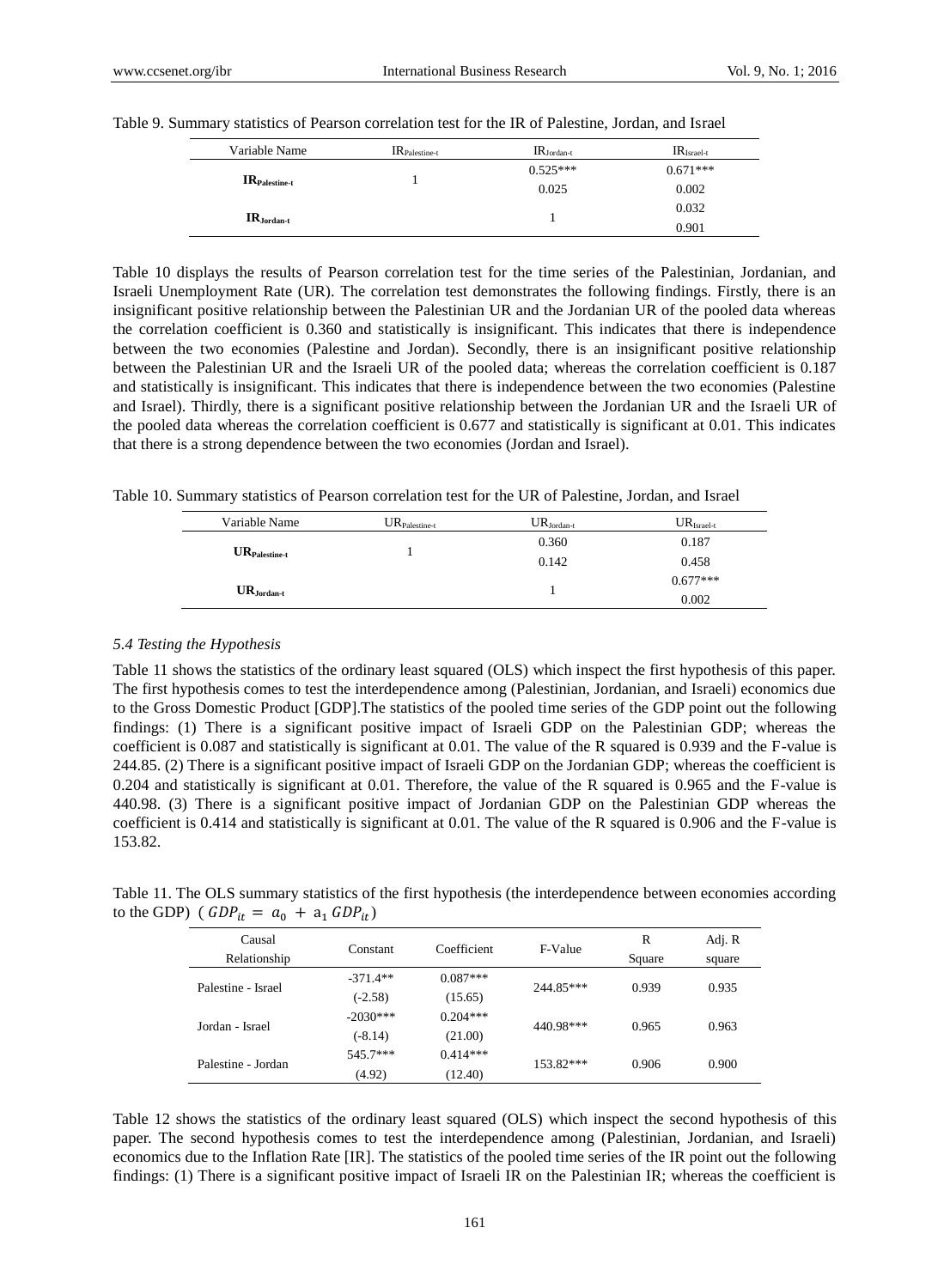0.590 and statistically is significant at 0.01. The value of the R squared is 0.450 and the F-value is 13.11. (2) There is a significant positive impact of Israeli IR on the Jordanian IR whereas the coefficient is 0.045 and statistically is significant at 0.05. Therefore, the value of the R squared is 0.21 and the F-value is 3.71. (3) There is a significant positive impact of Jordanian IR on the Palestinian IR whereas the coefficient is 0.324 and statistically is significant at 0.01. The value of the R squared is 0.276 and the F-value is 6.09.

Table 12. The OLS summary statistics of the second hypothesis (the interdependence between economies according to the IR) ( $IR_{it} = a_0 + a_1 IR_{it}$ )

| Causal             | Constant    | Coefficient | F-Value    | R      | Adj. R |
|--------------------|-------------|-------------|------------|--------|--------|
| Relationship       |             |             |            | Square | square |
| Palestine - Israel | $0.0247***$ | $0.590***$  | $13.11***$ | 0.450  | 0.416  |
|                    | (4.14)      | (3.62)      |            |        |        |
| Jordan - Israel    | $0.0373***$ | $0.045**$   | $3.71**$   | 0.210  | 0.000  |
|                    | (2.86)      | (2.81)      |            |        |        |
| Palestine - Jordan | $0.029***$  | $0.324**$   | $6.09***$  | 0.276  | 0.230  |
|                    | (4.37)      | (2.47)      |            |        |        |

Table 13 shows the statistics of the ordinary least squared (OLS) which inspect the third hypothesis of this paper. The third hypothesis comes to test the interdependence among (Palestinian, Jordanian, and Israeli) economics due to the Unemployment Rate [UR]. The statistics of the pooled time series of the UR point out the following findings: (1) There is an insignificant positive impact of the Israeli UR on the Palestinian UR; whereas the coefficient is 0.616 and statistically is insignificant. The value of the R squared is 0.035 and the F-value is 0.58. (2) There is a significant positive impact of Israeli UR on the Jordanian UR whereas the coefficient is 0.543 and statistically is significant at 0.01. Therefore, the value of the R squared is 0.458 and the F-value is 13.53. (3) There is an insignificant positive impact of Jordanian UR on the Palestinian UR whereas the coefficient is 1.48 and statistically is insignificant. The value of the R squared is 0.13 and the F-value is 2.39.

Table 13. The OLS summary statistics of the third hypothesis (the interdependence between economies according to the UR) (  $UR_{it} = a_0 + a_1 \, UR_{it}$ )

| Causal             | Constant   | Coefficient | F-Value    | R      | Adj. R |
|--------------------|------------|-------------|------------|--------|--------|
| Relationship       |            |             |            | Square | square |
| Palestine - Israel | $0.179**$  | 0.616       | 0.58       | 0.035  | 0.000  |
|                    | (2.69)     | (0.76)      |            |        |        |
| Jordan - Israel    | $0.092***$ | $0.543***$  | $13.53***$ | 0.458  | 0.424  |
|                    | (7.55)     | (3.68)      |            |        |        |
| Palestine - Jordan | 0.028      | 1.48        | 2.39       | 0.13   | 0.076  |
|                    | (0.21)     | (1.55)      |            |        |        |

# *5.5 Additional Evidence (Granger Causality Test)*

Table 14 shows the statistics of pairwise Granger causality tests. The test states that the Israeli GDP does Cause the Palestinian GDP. Also, The Jordanian GDP does Cause the Palestinian GDP. These findings show that the Palestinian economy relies on the Jordanian and Israeli economics. These findings are consistent with the ordinary least squared results.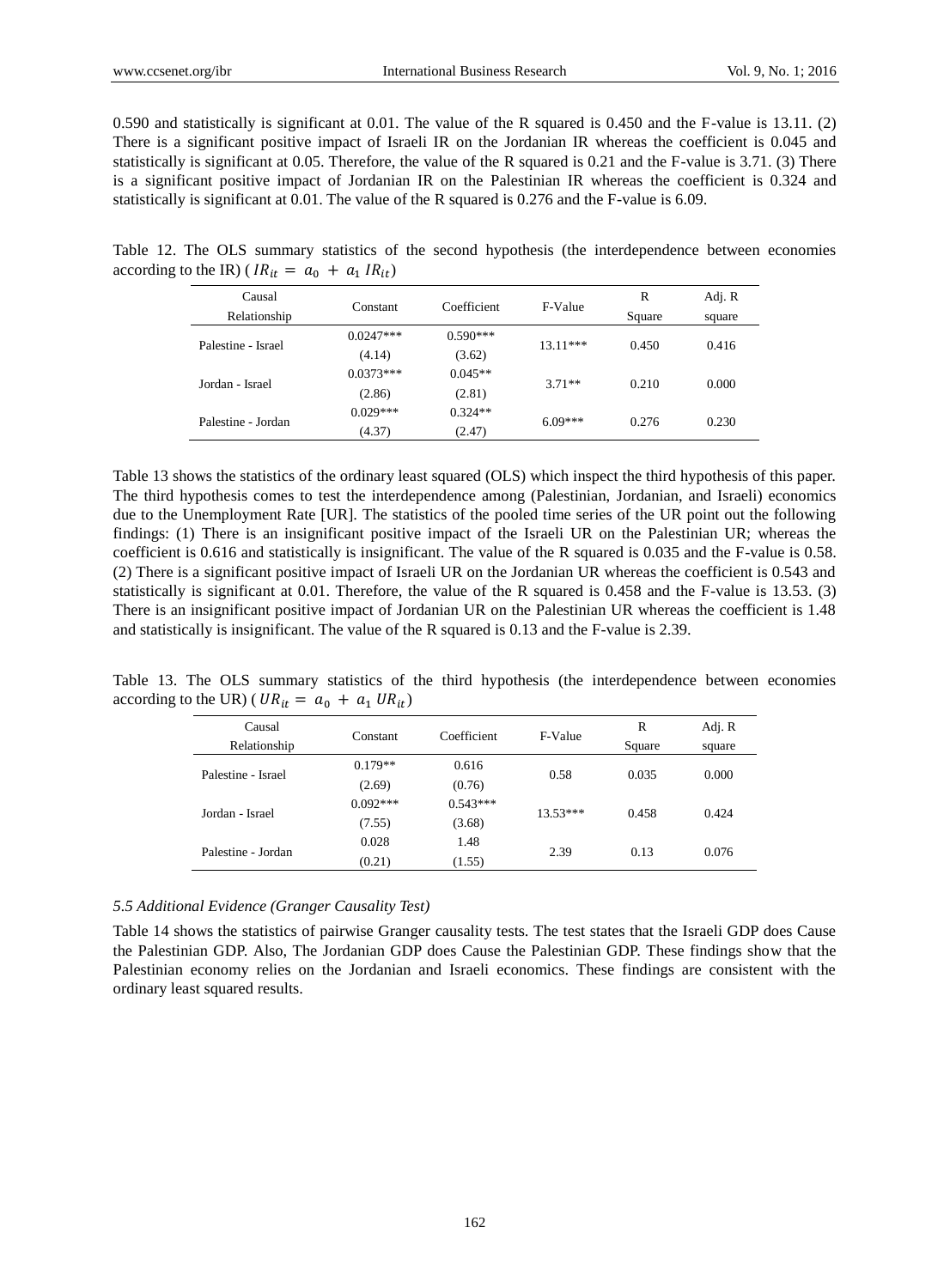| The Null Hypothesis                                           | F-Statistic | Alpha   |
|---------------------------------------------------------------|-------------|---------|
| The Israeli GDP does not Granger Cause the Palestinian GDP.   | 4.114       | 0.0463  |
| The Israeli GDP does not Granger Cause the Jordanian GDP.     | 2.086       | 0.1705  |
| The Jordanian GDP does not Granger Cause the Palestinian GDP. | 11.619      | 0.0019  |
| The Israeli IR does not Granger Cause the Palestinian IR.     | 0.079       | 0.9239  |
| The Israeli IR does not Granger Cause the Jordanian IR.       | 2.996       | 0.0914  |
| The Jordanian IR does not Granger Cause the Palestinian IR.   | 0.66917     | 0.53180 |
| The Israeli UR does not Granger Cause the Palestinian UR.     | 0.40769     | 0.67483 |
| The Israeli UR does not Granger Cause the Jordanian UR.       | 2.09087     | 0.16998 |
| The Jordanian UR does not Granger Cause the Palestinian UR.   | 0.13387     | 0.87610 |

## Table 14. Results of pairwise Granger causality tests

*Note.* \* If the value of the alpha is more than 0.05, the null hypothesis must be accepted.

#### **6. Conclusion**

This paper aims to examine the causality between Palestine, Jordan, and Israel economics using three measures of macroeconomics variables. The three variables are Gross Domestic Product [GDP], Inflation Rate [IR] and Unemployment Rate [UR]. To achieve the previous mentioned objective, this paper employs the time series data of the macroeconomics variables in the three countries from 1997-2014.Also, this paper utilizes the following econometric methods (descriptive statistics, correlation tests, ordinary least squares, and Granger causality test). The findings of this paper state that the Palestinian economy relies on the Jordanian and Israeli economies. Thus, this paper recommends the decision makers in Palestine to attract additional investments, creating suitable investment climate, and encouraging the local product to minimize the interdependence.

#### **References**

Amiti, M., & Choi, M. (2013). China's Impact on U.S. Inflation. *Liberty Street Economics.* January 14.

- Bernhardsen, T. (2000). The Relationship between Interest Rate Differentials and Macroeconomic Variables: A Panel Data Study for European Countries. *Journal of International Money and Finance, 19*(2), 289-308. http://dx.doi.org/10.2469/dig.v31.n1.806
- Cheung, Y. W., & Jude, Y. (2002). Effects of U.S. Inflation on Hong Kong and Singapore. *Journal of Comparative Economics, 30*, 603-619. http://dx.doi.org/10.1006/jcec.2002.1787
- Clive, G. (1969). Investigating Causal Relations by Econometric Models and Cross-spectral Methods. *Econometrica, 37*(3), 424-438. http://dx.doi.org/10.2307/1912791. JSTOR 1912791
- Erekat, S. (2012). Changes in the Arab World and Their Repercussions on the United States of America and the West, Palestine and Israel. *The Palestine-Israel Journal, 18*(2&3).
- Faris, N. (2005). *Valuation of the Palestinian-Israeli Tariff Relationships and the Capabilities for Achieving Economic Independence.* Ministry of National Economy. Ramallah-Palestine.
- Farsakh, L. (2002). Palestinian Labor Flows to the Israeli Economy: A Finished Story? *Journal of Palestine Studies, 32*(1), 13-27. http://dx.doi.org/10.1016/j.jdeveco.2012.08.007
- Feiler, G. (1999). Investments in the Palestinian and Jordanian Economies. *The Palestine-Israel Journal, 6*(3).
- Fergusson, I. (2011). *United States-Canada Trade and Economic Relationship: Prospects and Challenges.*  Congressional Research Service. Prepared for Members and Committees of Congress. www.crs.gov.
- Feyzioğlu, T., & Willard, L. (2006). *Does Inflation in China Affect the United States and Japan?* International Monetary Fund: IMF. Asia and Pacific Department. IMF Working Paper. http://dx.doi.org/10.5089/9781451862966.001
- Garfinkle, A. (2013). The Triangle Connecting the U.S., Israel, and American Jewry May Be Coming Apart. *Tablet Magazine.* November 5. Retrieved from http://tabletmag.com.
- Levine, M. (1995). Palestinian Economic Progress under the Oslo Agreements. *Fordham International Law Journal, 19*(4), 1391-1418.
- Mclister, R. (2009). America's Impact on Canadian Interest Rates. *Mortgage Commentary.* November 9th. Retrieved from http://www.canadianmortgagetrends.com
- Naqib, F. (2015). *Economic relations between Palestine and Israel during the occupation era and the period of*